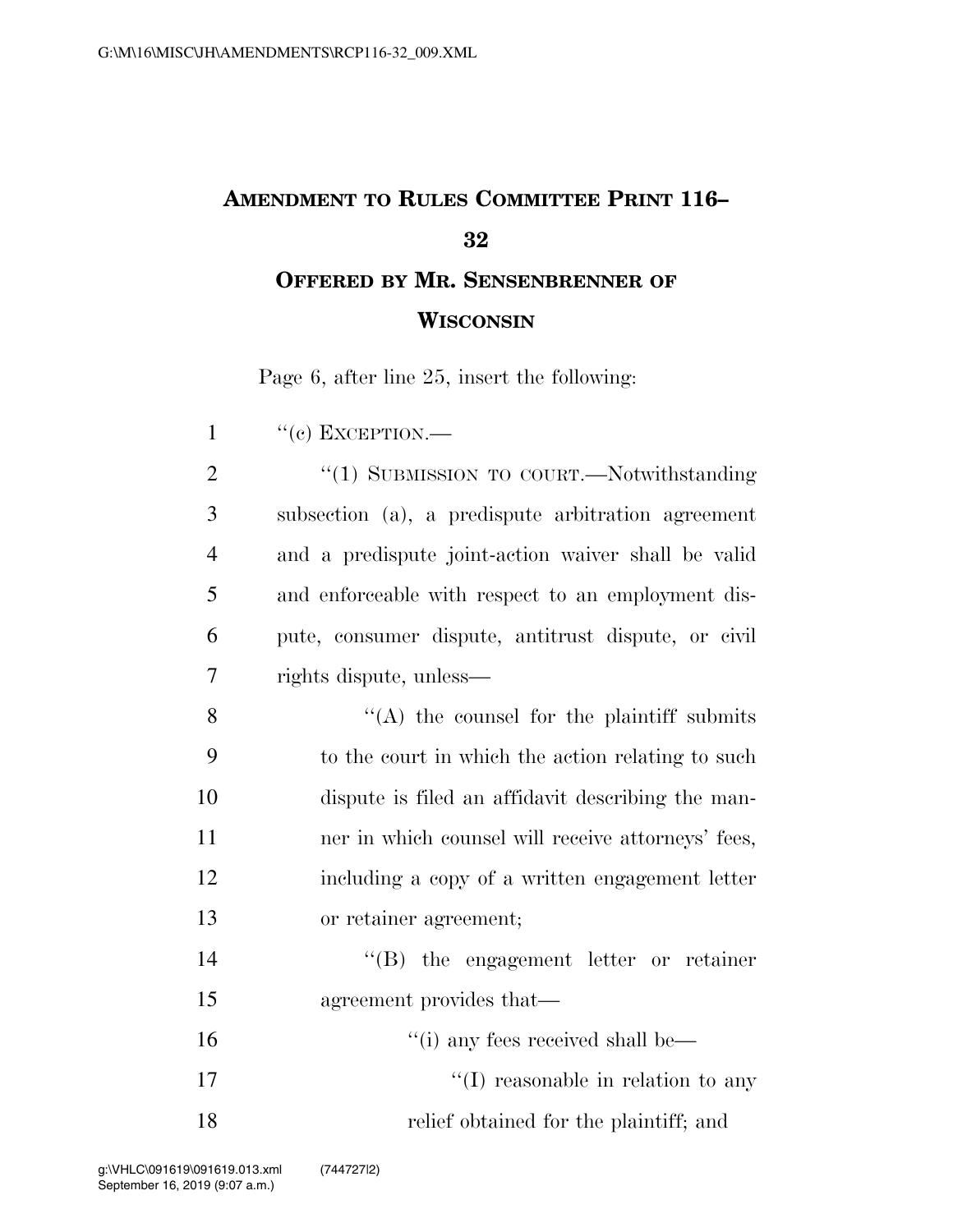|  | $\lq\lq$ (II) either— |
|--|-----------------------|
|--|-----------------------|

| 2              | "(aa) are reasonable under           |
|----------------|--------------------------------------|
| 3              | the standard specified in section    |
| $\overline{4}$ | $722(b)$ of the Revised Statutes of  |
| 5              | the United States (42 U.S.C.         |
| 6              | $1988(b)$ ; or                       |
| 7              | $\lq\lq(bb)$ if calculated as a per- |
| 8              | centage of the recovery, do not      |
| 9              | exceed 33 percent of the value of    |

- 10 the relief obtained for the plain-
- 11 tiff;
- except that in a case involving a claim under a statute that authorizes the prevailing plaintiff to recover attor- neys' fees, such fees do not exceed the award of attorneys' fees recoverable 17 under the statute;

18 ''(ii) any recovery of costs by counsel for the plaintiff is limited to out-of-pocket expenditures by counsel reflected on itemized receipts submitted to the client and filed with the court for in camera re- view prior to the entry of judgment; and 24 ''(iii) if the action is certified as a

class action—